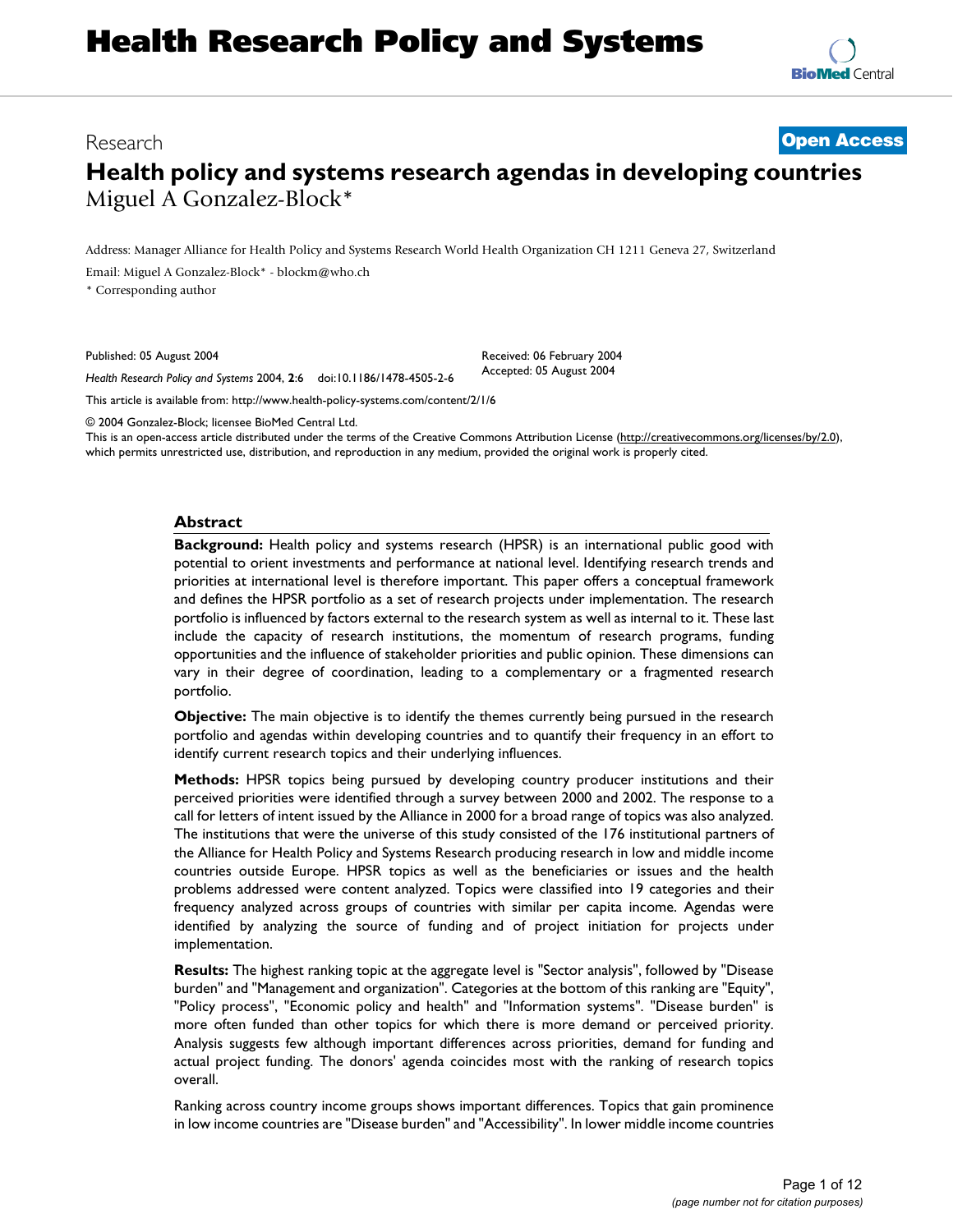"Insurance" gains prominence. In upper middle income countries "Decentralization/local health systems", "Equity" and "Policy process" are more prominent. "Program evaluation" is the most consistently ranked topic across income regions, showing a neutral influence by donors, governments or researchers.

**Conclusions:** The framework proposed offers a basis to identify and contrast research needs, projects and products at the international level and to identify the actor agendas and their influence. Research gaps are suggested when comparing topic ranking against the challenges to health system strengthening and scaling up of disease control programs. Differences across per capita income groups suggests the need for differentiated priority setting mechanisms guiding international support. Data suggests that stakeholders have different agendas, and that donors predominate in determining the research portfolio. High-level consensus building at the national and international levels is necessary to ensure that the diverse agendas play a complementary role in support of health system objectives.

The Ministerial Summit for Health Research to be held in Mexico in November 2004 should be an opportunity to analyze further data and to commit funding for priorities identified through sharing and discussion of agendas.

## **Background**

Countries and international agencies have made a qualitative leap in the funding of the global disease challenges. The Global Fund for AIDS, TB and Malaria has received pledges totalling over US\$ 2 billion. Bilateral donors are also making important funding contributions. In this context, strengthening of health systems has become a critical issue. Research can play a major role to identify the best policies to channel massive efforts, to ensure that vertical approaches do not fragment fragile health systems and to monitor and evaluate progress. How relevant is the research effort being undertaken in developing countries, and how is the agenda being driven?

WHO is organizing the Ministerial Summit on Health Research, to be held in Mexico City, 23 to 26 November, 2004. The main theme will be the role of health research in meeting the Millennium Development Goals. Health policy and systems research (HPSR) will have a prominent role in the context of the scaling up of efforts against major diseases and child and maternal mortality. Looking towards the Summit, WHO established a task force to identify HPSR priorities as an effort to advocate for major funding in this area. The Alliance for Health Policy and Systems Research, an initiative of the Global Forum for Health Research in collaboration with WHO, has been promoting since its inception in 2000 the identification of research priorities among producer institutions in developing countries.

This paper proposes a conceptual framework and a methodology to think about the HPSR research portfolio, the agendas that influence it and the priority setting process. The paper makes the case for the formulation of HPSR priorities at national, international and global levels. A previous article [1] looked at research capacity among Alliance partner institutions in the South and identified the need to increase funding to establish long term research projects as a basis for sustainable capacity building. Using data from the same survey, indicators are proposed to assess the priority setting process on the basis of various types of data. The scope and value of the conceptual framework and its indicators are illustrated by presenting the HPSR topic ranking on the basis of Alliance partner contributions and the influence upon it of country income and actor agendas. A forthcoming paper will present findings from a new survey now being completed and covering the universe of research producers in the South.

#### *Conceptual framework*

Priority setting efforts are often bogged down because of inadequate methods of categorization of the research that is undertaken and the influences shaping it. These influences, in turn, are often not adequately understood, including the nature and role of priorities. The conceptual framework proposed here strives to offer some simple definitions of the research portfolio and its various influences, as well as indicators to measure and relate these concepts.

The nature of overall health research has been defined in terms of basic, applied and strategic research. These categories are useful to guide investment decisions which might maximize benefit [2,3]. However, within the field of health policy and systems research, little effort has been given to the classification of what is studied. Before priorities can be identified, it is important to be able to agree on what is studied through an analysis of the dimensions that characterize the object of research. Furthermore, it is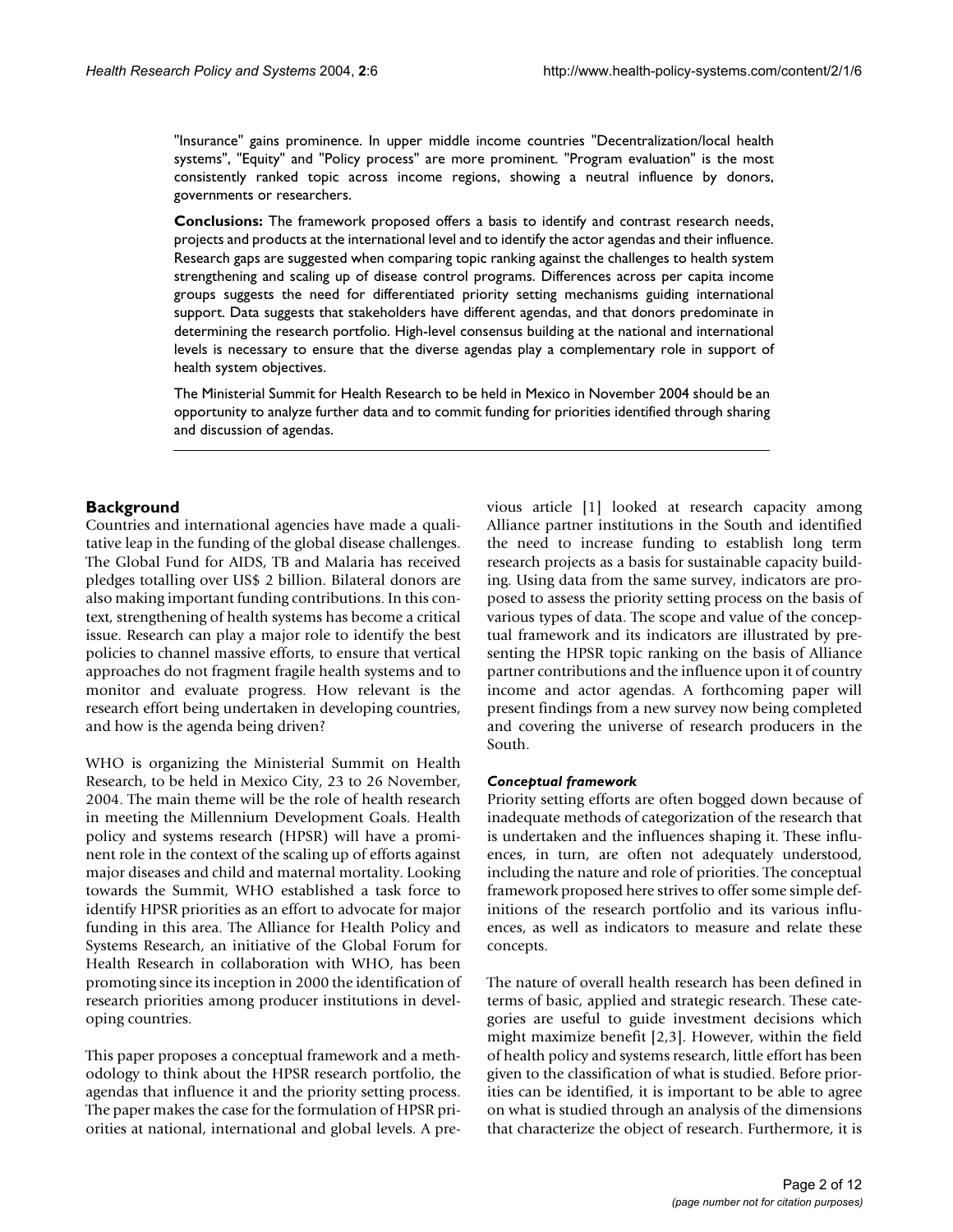important to establish the distinction between the object of the research and the factors shaping this choice at various levels.

## *The HPSR portfolio*

To identify the object of research the concept of the research portfolio can be useful. The HPSR portfolio can be defined as the current set of research projects on health system structures, functions, processes and results at national, international and global levels. Projects, as distinct from plans or priorities, would include the commitment of resources towards a specific, time-bound aim and a set of objectives.

It has been proposed that the research portfolio should be analyzed along three dimensions of strategic importance: where to make investments, that is, the identification of the object of research or thematic areas in which investments are made; the type of investment research and development (R & D) instrument used and the resources spent through each area and type of instrument [3]. While our contribution aims to develop the first dimension, it is useful to expand on the other two to understand their interrelations.

The Ad Hoc Committee on Health Research proposed three types of R & D instruments: discovery oriented research to develop new health products and interventions; innovation research to adapt efficacious but unaffordable interventions to make them cost-effective, and implementation R & D to achieve greater efficiency in the use of existing interventions [2]. Harrison has argued for the need to consider a fourth instrument of equity R & D to ensure that the research portfolio responds to the poor and the underlying health problems in developing countries.

With regard to funding, there is a need not only to consider investments, but also funding sources and mechanisms. Four broad types of sources can be recognized: bilateral and multilateral donors, government commissioning, private commissioning, and funding through resources available to research institutions as part of their budgets. Each will have different implications for the kind of knowledge produced and for its possible influence on the health system [1]. This subject has been explored for Alliance partners in developing countries, identifying the amounts and sources of funding for their research portfolio [4].

# *The object of research*

Previous analyses have revealed a complex heterogeneity along which researchers classify HPSR in developing countries, which is not surprising in an interdisciplinary field [5]. However, five overarching dimensions can be recognized:

• concepts reflecting the health system, such as policy and financial structures, regulatory functions, processes such as technology evaluation and quality monitoring, and results such as satisfaction and health gain

• the levels of the health system, such as the households and the community, first level facilities and hospitals

• the issues or problems pertaining to the health system such as priorities, equity and the public private mix

• the populations addressed by the system, such as children, mothers and the elderly, or rural and urban populations

• the health needs addressed, whether in terms of risks or disease.

While these dimensions can be useful to characterize the research portfolio, it is clear that there will be overlaps; for example, equity is both an issue and an attribute of the health system, particularly if it has been integrated in monitoring and regulation. In order to make use of these dimensions it is proposed to consider as the project topic the first dimension of concepts pertaining to the health system structures, functions, processes and results. The topic could then be classified following normative or theoretical frameworks or by using the categories researchers apply in their own research. The other four dimensions can be used to qualify the research topic as to provide a more detailed description. These four dimensions could be selectively used or aggregated to facilitate description according to the needs at hand.

## *Analysis of portfolio characteristics*

Each of the five project dimensions can be analyzed in terms of the range of items considered. The ranking and emphasis of each item can also be revealed by analyzing its frequency. A research portfolio at any level can be very focused and comprise a narrow set of topics. Or it can be wide-ranging across many health system functions, structures, processes and results. It has been argued that research portfolios should be more focused on improving immediate health problems through operations research in low income countries, where funding and human resources are very limited [3]. However, the challenges of scaling up disease control programs call for research at the health systems level also.

# *The level of the research portfolio*

The level at which the portfolio is analyzed is important, as it will have different characteristics and uses. At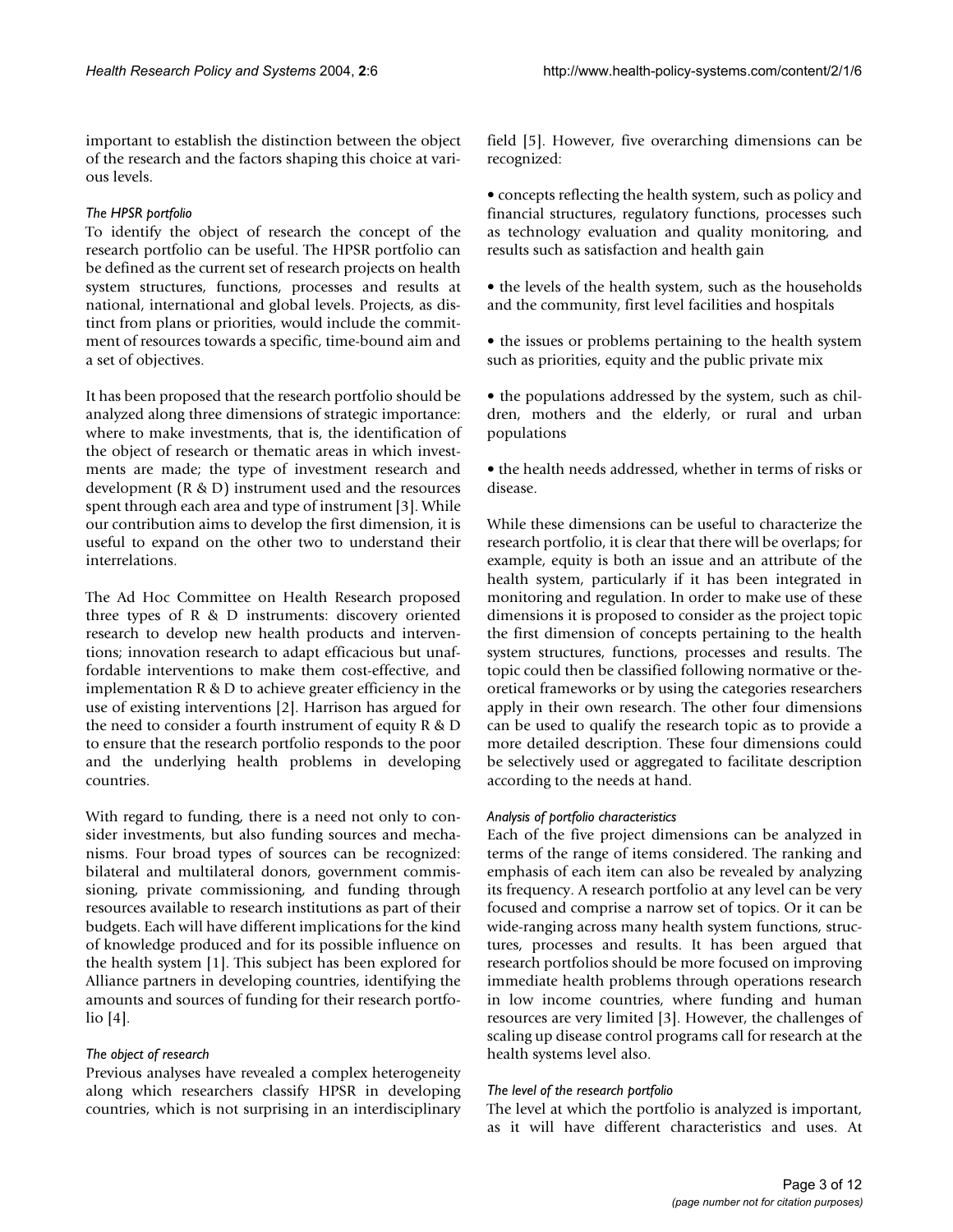national level, the HPSR portfolio would be the set of projects addressing health and health system problems within the confines of national borders and governmental authority as well as sector-wide and inter-sectoral issues. Examples would be the impact on equity of decentralization policies, or the roles played by conflicting policy actors in scaling up of services. The international research portfolio would be topic areas which are common across a number of countries or regions. Identification of the international portfolio could serve, among other purposes, to fund research at regional or international levels, to strengthen the critical mass of research available to inform country policy making and lesson learning across countries, and to extend the range of methodological approaches through comparative research [6]. The HPSR portfolio at global level refers to research themes and projects that are, by their very nature, supra-national. This would involve, for example, international financing of immunization efforts, intellectual property rights in health research, and development of international disease control measures.

# *The HPSR agendas*

The HPSR portfolio at any level is influenced by factors within and outside the research system [7]. Within the research system the following factors can be identified: research capacity; research trends and preferences expressed by researchers and research institutions; research funding and market opportunities; and research preferences voiced by policy makers, service managers and public opinion. Outside the health system the broad factors shaping the portfolio are the health conditions and health system problems as well as the cultural, economic and political context. As a whole, these factors shape actor-specific research agendas that express ethical, professional and political values and that influence the allocation of scarce resources towards alternative project portfolios.

It is clear that if actor agendas have few areas in common there will be no consensus and therefore no overall priorities. Significant overlap of interest, on the other hand, can lead to the identification and formulation of shared research priorities. Research priorities are therefore defined as the explicit areas of agreement on, and ranking of, the object of research across diverse actor agendas. Priorities can then become policy instruments to coordinate diverse agendas towards a common end without forcing a single research agenda.

The characteristics of agendas and of priorities can be identified through the same kinds of dimensions and indicators as the research portfolio. That is, preferences can be classified in terms of topics, issues or beneficiaries, and health problems. The characteristics of the HPSR agendas and priorities can also be studied in terms of the range of topics, issues, levels, populations and health problems. They can also be ranked and their emphasis revealed by frequency analysis. In this way, the agendas can be compared across themselves, priorities can be identified as common topics and issues and with similar ranking and emphasis, and the influence of agendas and priorities on the actual research portfolio can be assessed.

# *Priority setting through agenda co-ordination*

It has been argued that co-ordination of the various influences shaping the HPSR portfolio can increase the impact of research on equity and can contribute to its strategic role for development [8]. Co-ordination would involve developing a consensus of researcher, policy maker and investor agendas. Such a consensus should ideally result in a highly coherent set of topics across the various actors' research agendas and, eventually, a high degree of correspondence between agendas and the research portfolio.

HPSR portfolio change through co-ordination would involve a gradual process of adjustment to new priorities, project completions, maturation of research capacity and funding opportunities. Coordination requires interfaces and mechanisms such as Research Forums and Essential National Health Research Mechanisms [9] to develop a consensus while allowing, and even encouraging, critical differences.

In sum, the HPSR portfolio can encompass a differing range of topics with diverse rankings and emphases; can be more or less coherent with respect to researcher, funding and policy maker agendas; and can be more or less coordinated along a set of shared priorities. The interplay of these dimensions can give rise to a number of scenarios, of which three are here illustrated.

a) Co-ordination could lead to focusing the HPSR portfolio on a few, highly cost-effective topics in a situation of few resources and well identified, high priority needs. There would be, eventually, a high degree of coherence across the portfolio and agendas held by various actors. The risks here would be lack of diversity to foster innovation and healthy criticism.

b) In a situation of plentiful resources the research portfolio and its driving agendas could be wide-ranging and have little overlap. Specific portfolio segments would correspond with particular agendas, thus satisfying multiple interests. However, co-ordination through overarching mechanisms could ensure integration of knowledge around high level priorities. In this manner a unified, although highly diverse, HPSR field of enquiry would be obtained.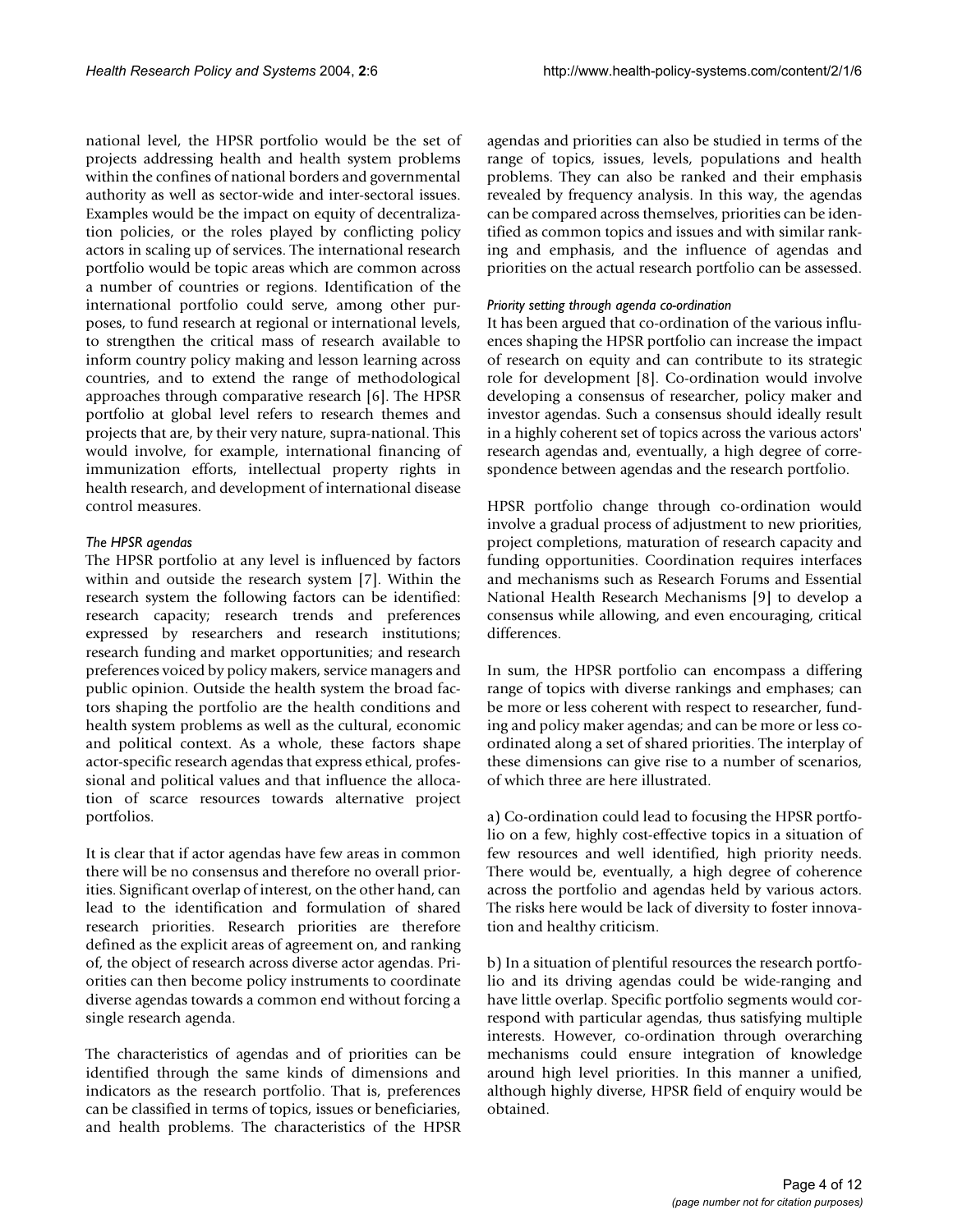c) In a situation of lack of coordinating mechanisms, with low resources, the portfolio could focus on a reduced set of topics, each satisfying a particular agenda and thus fragmenting resources and hindering support to health system development. If resources are more plentiful, lack of coordination could lead to a rich but highly dispersed and inefficient research portfolio with little impact on development.

Irrespective of the availability of resources, co-ordinating mechanisms are likely to be important to ensure an efficient use of research resources.

## *Methodology and Indicators*

Two sources of information were used to illustrate the conceptual framework proposed. The first was a survey of Alliance-HPSR partner institutions in developing countries detailing research priorities and project information. Researchers reported here on the priorities they had received from policy makers in the course of diverse consultations in the past year. The second source was a database of letters of intent (LOI) submitted to the Alliance for funding, where projects were justified on the basis of priorities negotiated by researchers and policy makers or service managers.

# *Content analysis*

This proceeded in several steps. A preliminary list with 24 research topics was identified through an inductive analysis using the research statements expressed in the LOI, which were the most detailed. This list was then used to classify research topics in the projects and priorities expressed in the Alliance partners' profiles. Beneficiaries/ issues and diseases/health problems addressed by the LOI, projects and priorities were also categorized and classified at this stage. While projects may have contained more than one topic or beneficiary/issue, the most prominent one was selected. In a few cases where several topics were considered this was indicative of a sector-wide analysis and classified accordingly.

The beneficiaries/issues of the research were classified to include any of four alternative dimensions: a) the demographic group: elderly or children/adolescents, b) level of care: community, primary or hospital, c) the geographical focus: urban or rural, and d): gender, equity/poverty, indigenous populations, and public-private mix. Whenever more than one dimension or aspect was applicable (which occurred only in a small number of statements), a decision was made to include the most prominent.

The concept "equity" was classified both as a topic and as an issue. It was assigned as a topic whenever equity was the main objective of the research and it was addressed through a number of health system attributes such as financing, access, and service delivery. Equity/poverty was considered as an issue when the poor were identified as the main subjects of research or when the equity implications of research directed mainly to another topic were highlighted as a major concern.

The distribution of statements was analyzed according to country income group: low income, lower middle income and upper middle income. These income groups correlate highly with geographical regions, with LI being mostly in Africa and Asia, LMI mostly in Asia and with a particular weight by China, and UMI in Latin America and the Caribbean (table [1](#page-5-0)).

Two researchers classified all statements independently and disagreements were discussed and resolved. The 24 topic categories were reduced to 19 to avoid groups with less than 2% of the total number of statements while maintaining topic coherence. Table [1](#page-5-0) presents the glossary of terms included under each topic.

The frequency of responses by country for all types of statements is generally proportional to country population, with China, India, Brazil and Bangladesh at the top of the frequency. However, countries with a strong health systems research presence are over-represented, such as Colombia, Argentina, Philippines, Thailand, South Africa, Uganda, Ghana, Cuba, Costa Rica, Benin, Jamaica and Tanzania.

# *Identification of agendas*

The range and emphases of the HPSR portfolio and agendas were mapped through topic content and frequency analysis (Figure 1). Project and agenda data were also aggregated from the two sources to obtain a general mapping of topics. This was used to assess coherence across actor agendas and with the portfolio and to increase the number of observations to enable analysis by income level.

Two methods were used to assess the coherence between the HPSR portfolio and the agendas held by researchers, policy makers and international donors and partners. The first method used the survey data to infer the agendas by observing the topic frequency of: projects proposed and funded by researchers without external assistance; projects initiated and funded exclusively by government, and projects initiated and funded exclusively by international stakeholders or research partners.

The second method compared the research portfolio against the agenda expressed by policy makers. The policy maker agenda was observed through the survey as reported by researchers and through the LOI as negotiated with researchers. A negligible influence by the donor, in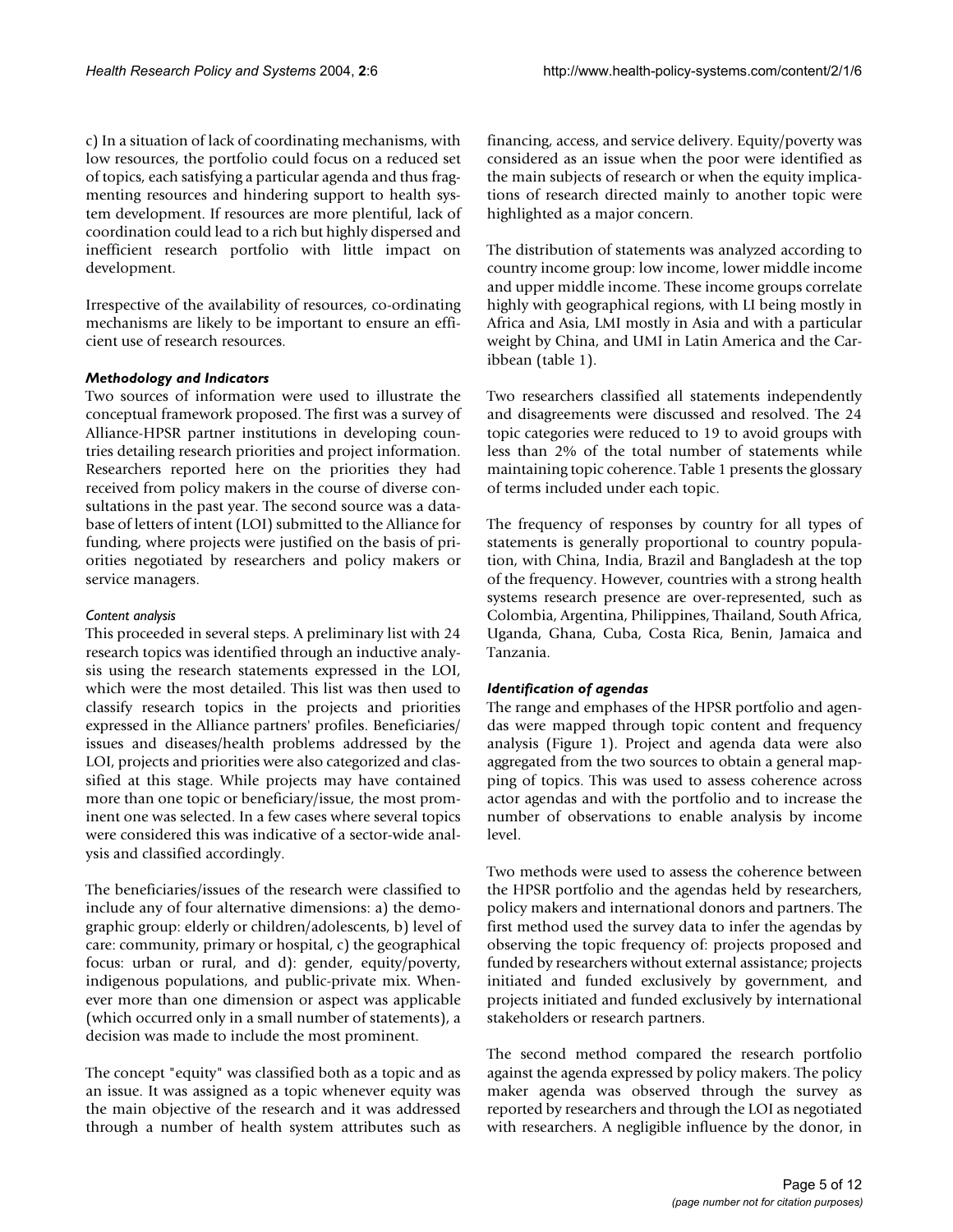#### <span id="page-5-0"></span>**Table 1: Glossary of Health Policy and Systems Terms Used for Content Analysis**

| <b>TOPIC</b>                                      | <b>TERMS FOUND IN RESPONSES</b>                                                                                                                                                                                                                                                                                                                                                                                                           |
|---------------------------------------------------|-------------------------------------------------------------------------------------------------------------------------------------------------------------------------------------------------------------------------------------------------------------------------------------------------------------------------------------------------------------------------------------------------------------------------------------------|
| Accessibility                                     | Health seeking behaviour, determinants of utilization, coverage, outreach, referral, barriers to care, willingness and<br>capacity to pay, cost-sharing, price regulation, prices, equity in access, demand for health services.                                                                                                                                                                                                          |
| Community participation                           | Community-based strategies, community participation in governance, empowerment, school health, family health<br>strategies, social support networks.                                                                                                                                                                                                                                                                                      |
| Costing & cost<br>effectiveness                   | Determination & evaluation of costs, cost-benefit of services, economic evaluation, cost-effectiveness of resource<br>allocation, alternative uses for resources.                                                                                                                                                                                                                                                                         |
| Decentralisation/local<br>health systems          | Decentralization policy and process, impact of decentralization on services and health outcomes, district health system<br>development, healthy cities, municipal health services, local government, devolution, community participation in local<br>health services.                                                                                                                                                                     |
| Disease burden                                    | Prevalence and incidence of diseases, mortality and morbidity, disease profiles, health status, health needs, burden of<br>disease studies, risk factors, determinants of health and disease other than economic or social policy.                                                                                                                                                                                                        |
| Economic policy and<br>health                     | Free trade agreements and health, TRIPPS and health, economic crises and health, impact of poverty reduction and<br>adjustment policies on health, debt reduction and health, social policy and health, social assistance and health issues,<br>intersectoral co-ordination, labour policies and health.                                                                                                                                  |
| Equity                                            | Equity of health system, impact of health reforms on equity, equity and poverty, poverty targeting of services, poverty<br>and health, exclusion.                                                                                                                                                                                                                                                                                         |
| Financing                                         | Financial mobilization, financial allocation, financing policies, national & district health accounts, financial equity,<br>community health financing, financing of specific programmes.                                                                                                                                                                                                                                                 |
| Human resources                                   | Personnel management, deployment, migration, motivation, knowledge, attitudes and practices of health personnel,<br>satisfaction, quality of life, human resource policy, human resource performance, traditional healers, training and<br>education of human resources, medical education curriculum assessment, evaluation of medical and nursing teaching<br>programmes.                                                               |
| Information, education<br>and communication (IEC) | Information and communication for the general public, health education strategies and impacts, knowledge attitudes and<br>practices (KAP).                                                                                                                                                                                                                                                                                                |
| Information systems                               | Information needs, informatics, surveillance mechanisms and systems, strengthening of information systems, health<br>monitoring systems, establishment of public domain databases, development of indicators for service management and<br>policy.                                                                                                                                                                                        |
| Insurance                                         | Risks and benefits covered by insurance schemes, community based health insurance, options for health insurance,<br>insurance reform, impact of insurance on health and service outcomes.                                                                                                                                                                                                                                                 |
| Management &<br>organization                      | Health service provider performance, delivery of services, administration, service management strengthening,<br>contracting and provider payment mechanisms, impact of privatization on services, performance agreements, impact of<br>hospital autonomy on service delivery, stakeholders in service management, community participation in management.                                                                                  |
| Pharmaceutical policy &<br>management             | Rational drug use, procurement, logistics, herbal medicine, dispensing practices, pharmaceutical regulation, national drug<br>policy, essential lists.                                                                                                                                                                                                                                                                                    |
| Policy process                                    | Stakeholder analysis, role and relationships of actors in the formulation and implementation of policy, role of<br>government agencies in policy formulation, role of community and NGOs in policy formulation, factors influencing<br>policy process, perceptions of policy, decision-making processes, policy negotiation.                                                                                                              |
| Programme evaluation                              | Evaluation and assessment of impact of policies or programmes on specific diseases or services.                                                                                                                                                                                                                                                                                                                                           |
| Quality<br>Research to evidence                   | Clinical practice guidelines, evidence-based medicine, quality assurance, patient satisfaction.<br>Health systems research training, health systems research training, outcomes of research, research impact, policy<br>utilization and impact of research, research methods, creation of national HPSR database, priority setting of health<br>research, research ethics, essential national health research, dissemination of research. |
| Sector Analysis                                   | Health sector reforms and implications, health systems development, private health service development, intersectoral<br>collaboration and co-ordination, public/private mix health care, health care organization, regulation, policy formulation<br>on specific diseases, on programmes or on aspects of the health system, sector-wide and system-wide performance.                                                                    |

this case the Alliance-HPSR, would be expected in the LOI given that the call requested priorities within the generic definition of HPSR presented above.

Each of the three modes of identification of agendas could have method-specific biases. In the first method, preferences are derived from the portfolio itself, that is, from research projects in implementation. Furthermore, the method isolates the preferences expressed by each actor. As such, this method could be deemed to reveal most objectively preferences behind each actor funding or initiating a project. However, projects under implementation may hide topic preferences that are not translated into projects or topics that were generated and funded through joint actor participation.

The observation of negotiated priorities expressed in LOI captures the mix or balance of researcher-side influences and policy maker needs. It will therefore reflect a consensus position across each actor. However, it will exclude the influence of funding opportunities, will not reveal actor-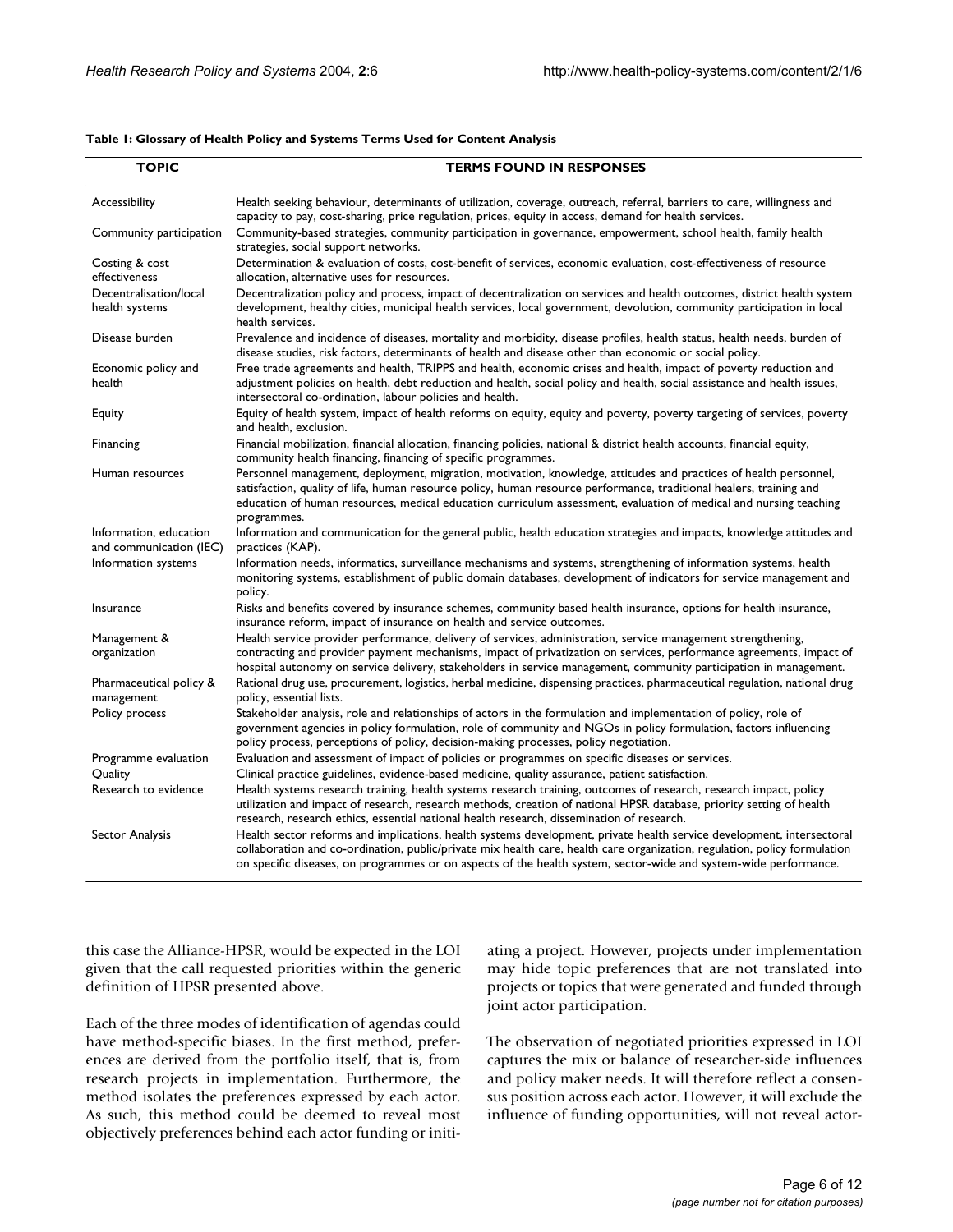

specific preferences and will be limited by the constraints placed on the LOI (see below).

Priorities based on consultations between researchers and policy makers and expressed by researchers through a survey will reveal the understanding and conceptual framework of researchers and may underplay policy-maker needs. Furthermore, these priorities will be influenced by the research projects under execution and reported in the same instrument.

## *Assessment of coordination between portfolio and agendas*

The analysis of relationships or influences across the portfolio and each of the actor agendas, as well as of similarities or differences between agendas, was undertaken by correlating topic frequencies across lists and by undertaking a qualitative analysis of changes in rank order and emphasis.

Analysis of the range and rank of topics across groups of countries by income was undertaken by aggregating project and priority topic data into a reference list representing the combined set of influences on the agenda-setting process, including the portfolio itself. The aggregation of data into a reference list was mainly a strategy to increase the observations and make the analysis more reliable, although it may have validity if it describes the overview of the agenda-setting factors at play. That is, the actual portfolio can be conceived as a force shaping the agendas, together with other factors.

## *Survey and LOI database*

The survey of HPSR producer institutions in developing countries was described in detail elsewhere [1] and includes information for 108 of the 176 Alliance-HPSR partners (61% response rate) who produced research in low and middle income countries outside Europe between 2000 and 2001. The database contains information on the current research portfolio (294 projects were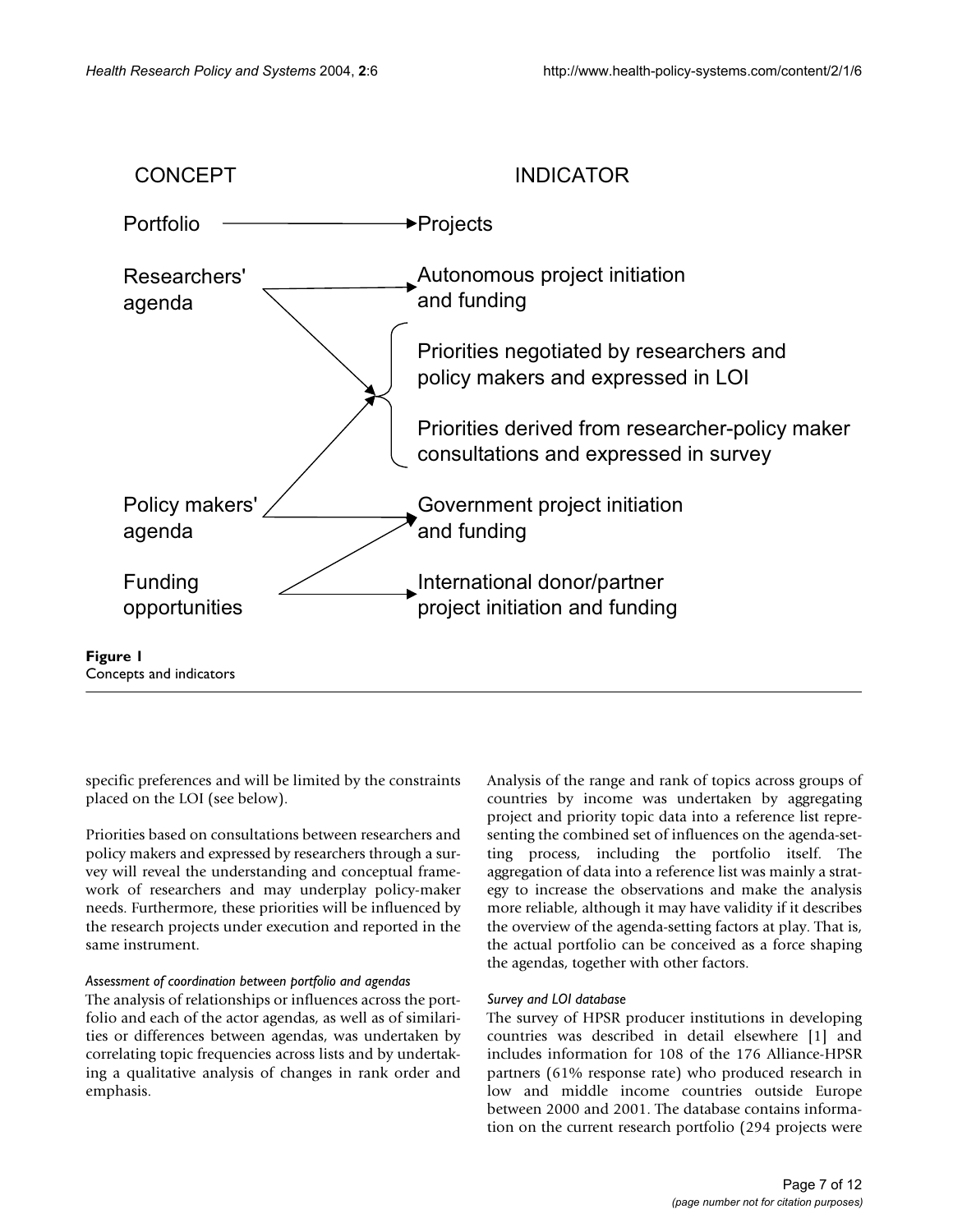declared) as well as research priorities (402 priorities were stated, with a maximum of 5 per survey). Information on project initiation and source of funding is available for 270 projects. A total of 39 developing countries out of a total of 133 were contacted. Respondents are close to one sixth of the close to 650 institutions known to the Alliance to be producing HPSR in developing countries.

Biases in the partner database could have occurred as a result of preferences by certain type of institutions in joining the Alliance HPSR and in answering the questionnaire required from partners. Over-representation at both levels could have occurred of more competitive and productive institutions with larger project portfolios and funding, and more interest in international funding. On the other hand, larger institutions may have been discouraged from responding given the larger number of projects to be reported, although they would also have more capacity to respond. Furthermore, the response rate could have been lower among institutions where producing HPSR is not a main function.

The LOI database has 403 submissions for research funding in response to a call by the Alliance-HPSR in 2000. Applicants requested funding for one year projects in high priority areas identified jointly by them and national policy makers and stakeholders. A limitation of this database is the exclusion of funding requests for projects over one year as well as topics that would be formulated solely by researchers. Analysis of the partners' database indicates that 24% of projects are of longer duration and that up to 34% of projects undertaken are initiated by the research institution without stakeholder collaboration.

#### *Expansion and standardization*

The frequencies of statements for each income region were expanded proportional to population to make comparisons across regions possible. The frequency of statements across the three types of statements (projects, LOI and priorities) was standardized to give each equal weight when aggregating them to analyze the combined representation of the research portfolio and the agenda-setting process as a whole.

Responses show a distribution across income regions proportional to population in some cases and with significant biases in others (table [2](#page-7-0)). The low income region (LI) has 50% of the population and 47% of statements, while the upper middle income (UMI) region has only 12% of the population but twice the number of statements, with 22%. The lower middle income (LMI) region is also somewhat under-represented, with 38% of the population and 31% of statements.

The frequency of statements on priorities is as would be expected for the population in each region. However, project statements and demand for funding are biased in favour of UMI, with 25% and 27% of the statements, respectively, against 12% of population share.

#### *Ranking*

This was done for each topic or category within the topic by rounding percentage differences to integers and grouping in the same rank all categories falling within the same percentage.

|                                            | ы     |    | <b>LMI</b> |    | <b>UMI</b> |                | <b>TOTAL</b> | %   |  |
|--------------------------------------------|-------|----|------------|----|------------|----------------|--------------|-----|--|
| <b>Types of statements</b>                 | Total | %  | Total      | %  | Total      | %              |              |     |  |
| Priorities                                 | 198   | 49 | 143        | 36 | 61         | 15             | 402          | 100 |  |
| Letters of intent                          | 193   | 48 | 0          | 25 | 109        | 27             | 403          | 100 |  |
| Projects                                   | 124   | 42 | 97         | 33 | 73         | 25             | 294          | 100 |  |
| <b>TOTAL</b>                               | 515   | 47 | 341        | 31 | 243        | 22             | 1099         | 100 |  |
| <b>Content categories</b>                  |       |    |            |    |            |                |              |     |  |
| <b>Topics</b>                              | 482   | 46 | 330        | 31 | 237        | 23             | 1049         | 100 |  |
| Beneficiaries or Issues                    | 217   | 53 | 113        | 28 | 80         | 20             | 410          | 100 |  |
| <b>Health Problems</b>                     | 132   | 58 | 48         | 21 | 48         | 21             | 228          | 100 |  |
| Total statements by geographical region    |       |    |            |    |            |                |              |     |  |
| Africa                                     | 247   | 77 | 15         | 5  | 57         | 18             | 319          | 100 |  |
| Asia                                       | 260   | 53 | 214        | 44 | 13         | 3              | 487          | 100 |  |
| Latin America and the Caribbean            | 8     | 3  | 112        | 38 | 173        | 59             | 293          | 100 |  |
| <b>TOTAL</b>                               | 515   | 47 | <b>341</b> | 31 | 243        | 22             | 1099         | 100 |  |
| Total population in Geographical<br>region |       | 50 |            | 38 |            | $\overline{2}$ |              | 100 |  |

<span id="page-7-0"></span>**Table 2: Distribution of Statements According to Type, Content Category and Geographical Region by Income Group**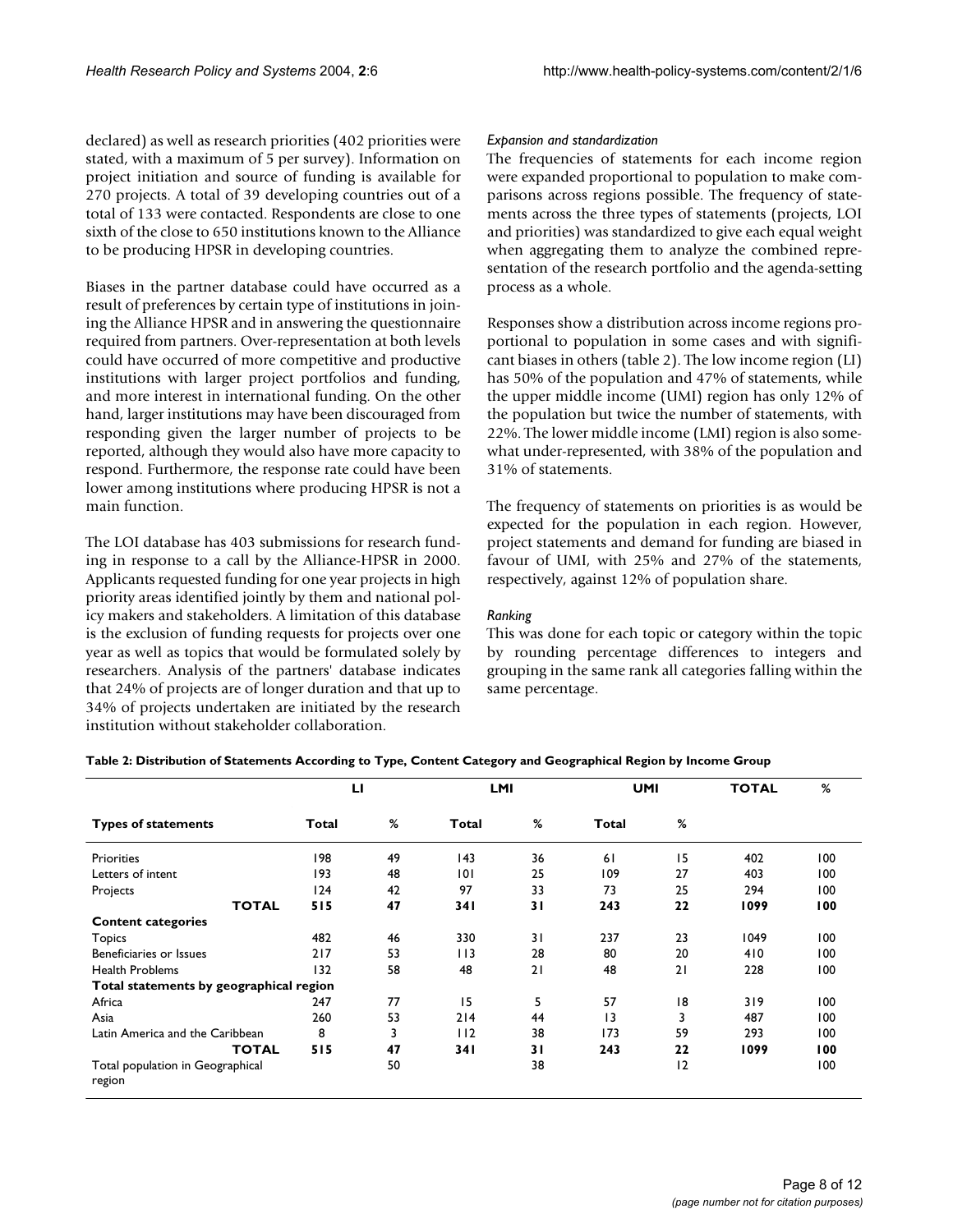#### <span id="page-8-0"></span>**Table 3: Ranking of Topic at the Aggregate Level**

| Rank           | Topic                                    | %              |
|----------------|------------------------------------------|----------------|
| I              | Sector Analysis                          | п              |
| $\mathcal{P}$  | Disease burden                           | 9              |
| 3              | Management & organization                | 8              |
| 4              | Accessibility                            | 7              |
|                | Programme evaluation                     | 7              |
|                | Research to evidence                     | 7              |
| 5              | Financing                                | 6              |
|                | Human resources                          | 6              |
| 6              | Community participation                  | 4              |
|                | Costing & cost effectiveness             | 4              |
|                | Decentralisation/local health systems    | 4              |
|                | Information, Education and Communication | 4              |
|                | Insurance                                | 4              |
|                | Pharmaceutical policy & management       | 4              |
|                | Quality                                  | 4              |
| 7              | Equity                                   | 3              |
|                | Policy process                           | 3              |
| 8              | Economic policy and health               | $\overline{2}$ |
|                | Information systems                      | $\overline{2}$ |
| Rank           | <b>Beneficiaries/Issue</b>               | %              |
| T              | Community                                | 15             |
| $\overline{2}$ | Equity/poverty                           | 4              |
| 3              | Hospital                                 | 12             |
| 4              | Ist level                                | П              |
|                | Gender/women                             | П              |
|                | Rural areas                              | П              |
| 5              | Children/adolescents                     | 10             |
| 6              | Public private mix                       | 6              |
| 7              | Urban areas                              | 5              |
| 8              | Elderly                                  | 4              |
| 9              | Indigenous peoples/traditional medicine  | 3              |
| Rank           | <b>Health Problem</b>                    | ℅              |
| ı              | Reproductive health                      | 30             |
| 2              | <b>HIV-AIDS</b>                          | П              |
|                | Nutrition                                | п              |
|                | ТB                                       | П              |
| 3              | Chronic                                  | 7              |
|                | Environmental health                     | 7              |
|                | Malaria                                  | 7              |
|                | Mental health                            | 7              |
| 4              | Other infectious                         | 6              |
| 5              | Other                                    | 3              |
|                |                                          |                |

## **Results**

This article does not attempt to provide an exhaustive analysis given the fact that data is limited to Alliance partner producer institutions in the South. The purpose here is to illustrate the potential of the proposed methodology and to present the most robust findings. HPSR topics are first presented and analyzed aggregating in a single list the topics in the research portfolio as well as in the policy maker and researcher agendas. This aggregate representation is then analyzed by groups of countries according to their per capita income. The influence exerted on the HPSR portfolio by various actors is then analyzed.

*Characteristics of HPSR producers in developing countries* HPSR producer institutions are generally small with an average of 3 projects, 8 researchers and a project portfolio worth \$155,226 [1]. Only 19% of researchers have a PhD qualification, although researchers in key disciplines are well represented and better qualified. Research capacity and funding are similar across income regions, although inequalities are apparent.

#### *Overview of topics*

A total of 19 research topics were identified when aggregating portfolio (project) and priority (voiced preferences) data into the reference list. Topics ranged in frequency from 2% to 11% and were ranked in 8 classes (Table [3\)](#page-8-0). The highest ranking topic is "Sector analysis" with 11% followed by "Disease burden" with 9% and "Management and organization" with 8%. From here three topics rank lower equally at 7%, two rank at 6%, seven rank at 4% and then two each at 3% and 2%. Categories at the bottom of this ranking are "Equity", "Policy process", "Economic policy and health" and "Information systems". The emphasis of topics at the top end is then about five times as greater as those at the bottom end of the range.

The fact that "Equity" appears so low in the aggregated ranking could be partly attributable to the fact that this topic was defined to include only projects and priorities having equity as the central topic and measuring it through multi-dimensional approaches such as health conditions, access to services and financing. A subsidiary analysis was thus undertaken to include under "Equity" those projects or priorities addressing equity or poverty as a secondary, qualifying, role of research on other topics. This broadened topic "Equity" climbs to fourth rank, at the same level as "Accessibility", "Program evaluation" and "Research to policy".

Public and private institutions show no significant changes in topic ranking (corr = 0.70). "Community participation" and "Accessibility" are the only topics with major differences, ranking higher among private institutions.

## *Topic analysis by beneficiary/issue*

Out of the total topics classified in the reference list, only 38% (404) were sufficiently focused or detailed to be able to attribute a beneficiary or specific issue (Table [4\)](#page-9-0). This was mainly the case with priority statements, which by their very nature were generic. The beneficiary or issue statements were spread across the 11 categories identified through content analysis. The category with least statements had only 2% of the total, and that with most 13%.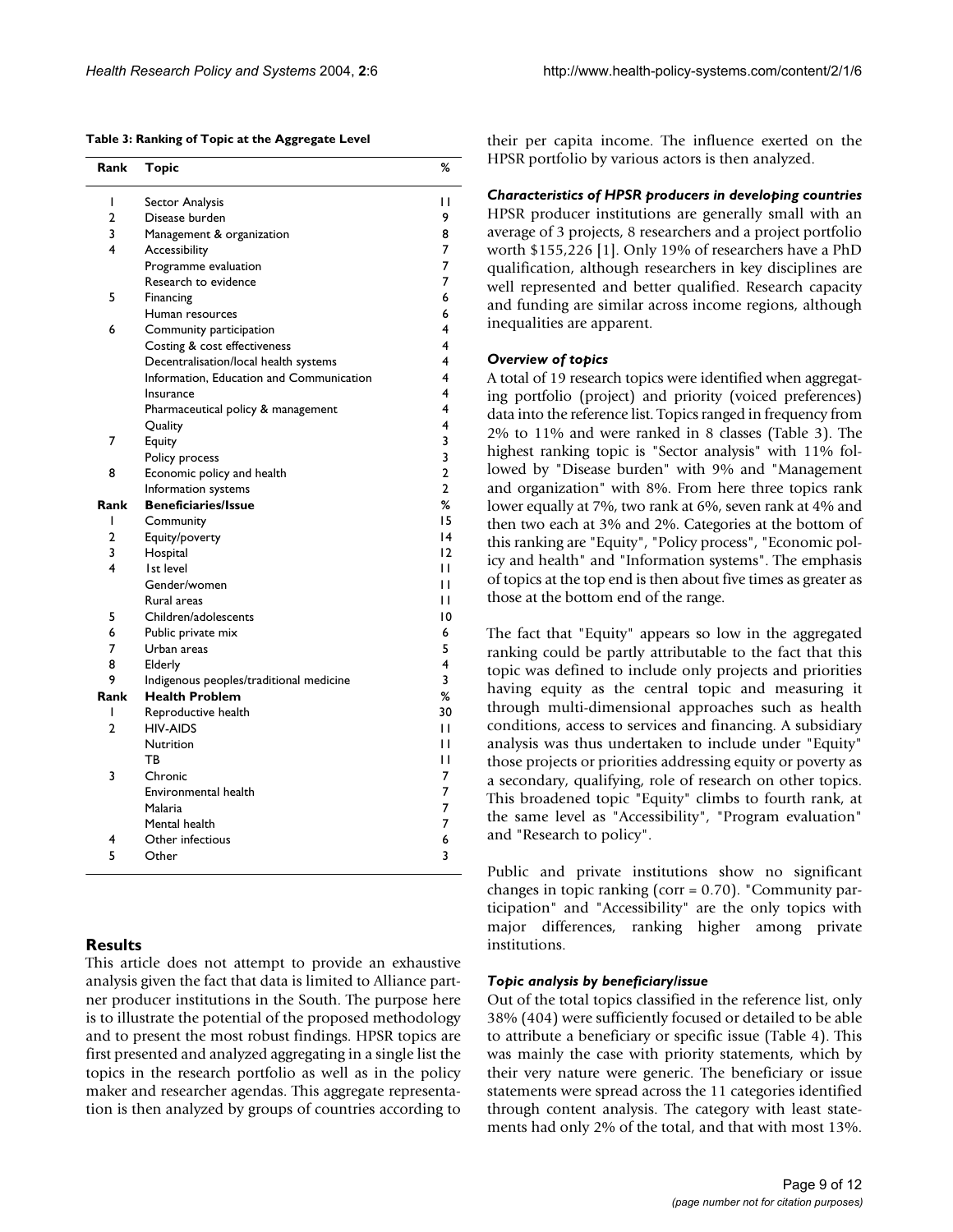|                                          | <b>Beneficiaries or Issues</b> |                 |                |                         |                |                         |              |                |                |                |                |       |                |       |                |                         |                |                 |              |                                                   |                          |                |                |                |
|------------------------------------------|--------------------------------|-----------------|----------------|-------------------------|----------------|-------------------------|--------------|----------------|----------------|----------------|----------------|-------|----------------|-------|----------------|-------------------------|----------------|-----------------|--------------|---------------------------------------------------|--------------------------|----------------|----------------|----------------|
| <b>Topic</b>                             |                                | Elderly         |                | Children                |                | Community               |              | Primary        |                | Hospital       |                | Urban |                | Rural |                | Equity                  |                | Gender          |              | Indigenous<br>peoples/<br>traditional<br>medicine | Public<br>private<br>mix |                | <b>TOTAL</b>   |                |
|                                          | A                              | B               | A              | B                       | A              | B                       | A            | В              | A              | В              | A              | B     | А              | B     | A              | В                       | A              | B               | А            | R                                                 | A                        | R              | $n =$          | B              |
| Accessibility                            |                                |                 | $\overline{2}$ | 3                       | 10             | $\overline{7}$          | 7            | 7              | 10             | 8              | 7              | 12    | 19             | 20    | 17             | 4                       | 19             | 17              | $\mathbf{2}$ | П                                                 | 7                        | 7              | 42             | 10             |
| Community participation                  | 9                              | 20              | 4              | 3                       | 43             | 9                       | 3            | $\overline{7}$ |                |                | 3              | 12    | 4              | 3     |                |                         | 3              | $\overline{7}$  |              |                                                   |                          |                | 23             | 6              |
| costing & cost effectiveness             |                                |                 | 3              | $\overline{\mathbf{3}}$ | 3              | $\overline{\mathbf{c}}$ |              |                | 38             | 6              | 3              | 4     | 3              | 3     | 13             | $\overline{\mathbf{c}}$ |                |                 |              |                                                   |                          |                | 8              | $\overline{2}$ |
| Decentralisation/local health<br>systems |                                |                 | 3              | 5                       | 27             | $\overline{7}$          | 7            | $\overline{2}$ |                |                | 3              | 8     | 27             | 10    | $\overline{7}$ | $\overline{2}$          | 7              | $\overline{2}$  |              |                                                   |                          |                | 15             | $\overline{4}$ |
| Disease burden                           | 15                             | 50              | 21             | 9                       | 3              | $\mathbf{2}$            | 3            | 2              | 6              |                | 12             | 15    | 9              | 8     | 6              | 4                       | 24             | 17              | 3            | п                                                 |                          |                | 34             | 8              |
| Economic policy and health               | 4                              | 10              | 43             | 8                       |                |                         |              |                |                |                |                |       |                |       | 4              | $\overline{2}$          | 29             | $\overline{4}$  |              |                                                   |                          |                | $\overline{7}$ | $\overline{2}$ |
| Equity                                   | 6                              | 10              |                |                         | 6              | $\overline{2}$          |              |                |                |                |                |       |                |       | 78             | 28                      |                |                 | $\mathbf{H}$ | 22                                                |                          |                | 8              | 4              |
| Financing                                |                                |                 |                |                         | 39             | 17                      |              |                |                |                |                | 4     | 9              | 5     | 39             | 8                       | $\overline{4}$ | $\overline{2}$  |              |                                                   | 4                        | $\overline{2}$ | 23             | 6              |
| Human resources                          |                                |                 |                |                         | 29             | 9                       | 35           | 15             | 6              | 2              | 6              | 4     | 8              | 8     |                |                         |                |                 | 6            | $\mathbf{H}$                                      |                          |                | 17             | 4              |
| Inform. Educ. &<br>Communication         |                                |                 | 21             | 8                       |                |                         | 7            | $\mathbf{2}$   | $\overline{7}$ | $\overline{2}$ | 4              | 8     | 4              | 5     |                |                         | 36             | $\overline{11}$ |              |                                                   |                          |                | 4              | 3              |
| Information systems                      |                                |                 |                |                         | 25             | 4                       | 38           | 7              | 13             | $\mathbf{2}$   |                |       | 13             | 3     | 13             | 2                       |                |                 |              |                                                   |                          |                | 8              | $\overline{2}$ |
| Insurance                                |                                |                 |                |                         | 44             | 13                      |              |                |                |                | 3              | 8     | 9              | 8     | 13             | 4                       |                |                 | 6            | п                                                 | 6                        | $\overline{2}$ | 16             | 4              |
| Management & Organization                |                                |                 | $\overline{2}$ | 3                       | 9              | $\overline{7}$          | 9            | 10             | 49             | 48             | $\overline{2}$ | 4     | $\mathbf{H}$   | 3     | $\mathbf{2}$   | $\overline{2}$          | 4              | 4               |              |                                                   | 13                       | 4              | 47             | 12             |
| Pharmaceutical policy &<br>Mgmnt.        |                                |                 |                |                         |                |                         | 17           | 5              | 33             | 8              |                |       | 8              | 3     | 25             | 6                       | 8              | $\overline{2}$  | 8            | $\mathbf{H}$                                      |                          |                | 12             | 3              |
| Policy process                           |                                |                 |                |                         | 50             | 6                       |              |                |                |                | 17             | 4     |                |       | 33             | 4                       |                |                 |              |                                                   |                          |                | 6              |                |
| Programme evaluation                     | $\overline{2}$                 | 10              | 22             | 24                      | $\overline{2}$ | $\overline{2}$          | 17           | 17             | 5              | 4              | 12             | 9     | $\overline{2}$ | 3     | $\overline{2}$ | $\overline{2}$          | $\overline{2}$ | $\mathbf{2}$    |              |                                                   | 32                       | 30             | 41             | 10             |
| Quality                                  |                                |                 |                |                         | $\overline{7}$ | $\overline{2}$          | 20           | 7              | 47             | 15             |                |       | 7              | 3     |                |                         | 13             | 4               |              |                                                   | 7                        | $\mathbf{2}$   | 15             | 4              |
| Research to evidence                     |                                |                 |                |                         |                |                         | 33           | $\overline{2}$ |                |                |                |       |                |       | 33             | $\overline{2}$          |                |                 |              |                                                   | 33                       | $\overline{2}$ | 3              |                |
| Sector Analysis                          |                                |                 | П              | П                       |                |                         | $\mathbf{H}$ | 10             |                |                |                |       | 8              | 8     | $\mathbf{H}$   | 8                       | 8              | 7               | 3            | П                                                 | 47                       | 40             | 36             | 9              |
| None                                     |                                |                 | 26             | 4                       | 5              | 2                       | $\mathbf{H}$ | 5              |                |                |                |       | 5              | 3     |                |                         | 47             | 20              | 5            | п                                                 |                          | 0              | 9              | 5              |
|                                          |                                | $\overline{10}$ |                | 37                      |                | 54                      |              | 41             |                | 48             |                | 26    |                | 40    |                | 50                      |                | 46              |              | 9                                                 |                          | 43             | 404            | 100            |
| n<br>%                                   |                                | 100             | 9              | 100                     | 13             | 100                     | 10           | 100            |                | 100            | 6              | 100   |                | 100   |                | 100                     |                | 100             | $\mathbf{z}$ | 100                                               |                          | 100            |                |                |
|                                          | 2                              |                 |                |                         |                |                         |              |                | 12             |                |                |       | 10             |       | 12             |                         | ш              |                 |              |                                                   | ш                        |                |                |                |

#### <span id="page-9-0"></span>**Table 4: Beneficiaries/Issues According to Topic**

 $A = %$  across the row ;  $B = %$  down the column

The topics with least identification of beneficiary or issue were "Costing and cost effectiveness", "Policy process" and "Research to Evidence", with 79% to 96% in this situation. By contrast, "Community participation" and "Management & Organization" were the topics least frequently unidentified with beneficiary/issue, at between 30% and 41%.

The most frequent beneficiary/issues were Community, Equity/poverty Hospital, Gender Primary care and Rural areas. The three beneficiary/issues least identified were Urban areas, elderly and Indigenous peoples/traditional medicine.

The analysis of the correlation between beneficiary/issue and topic is tentative at this stage given the low frequency in many of the cells of the 19 by 11 matrix. Two beneficiaries/issues account for a large part of the focus of research topics: Community and Hospital as a focus on levels of care. At the community level the topics of community participation, financing, health insurance, decentralization, policy process, information systems and human resources are all prominent. At the hospital level the topics of costing and cost effectiveness, pharmaceutical policy, quality of care and management and organization are most prominent. By contrast, the topic of program evaluation is fairly widely spread across several issues or beneficiaries.

The following topics show also a fairly discreet relationship to beneficiaries/issues: Research on accessibility is mostly focused on rural areas. Research on disease burden is prominent among the elderly and children. Economic policy and health focuses on children. Gender is also an important component of these three topics. Equity is focused on indigenous populations. The topic of information, education and communication is prominent among children. Sector analysis focuses mainly on the public private mix.

## *Topic analysis by income level*

The differences in ranking of the topics in the reference list across income regions are shown in the first three columns of Table [5.](#page-10-0) Larger differences occur in 9 topics, mostly in lower middle income and upper middle income countries. This suggests that the reference list reflects more closely lower income country needs. Largest differences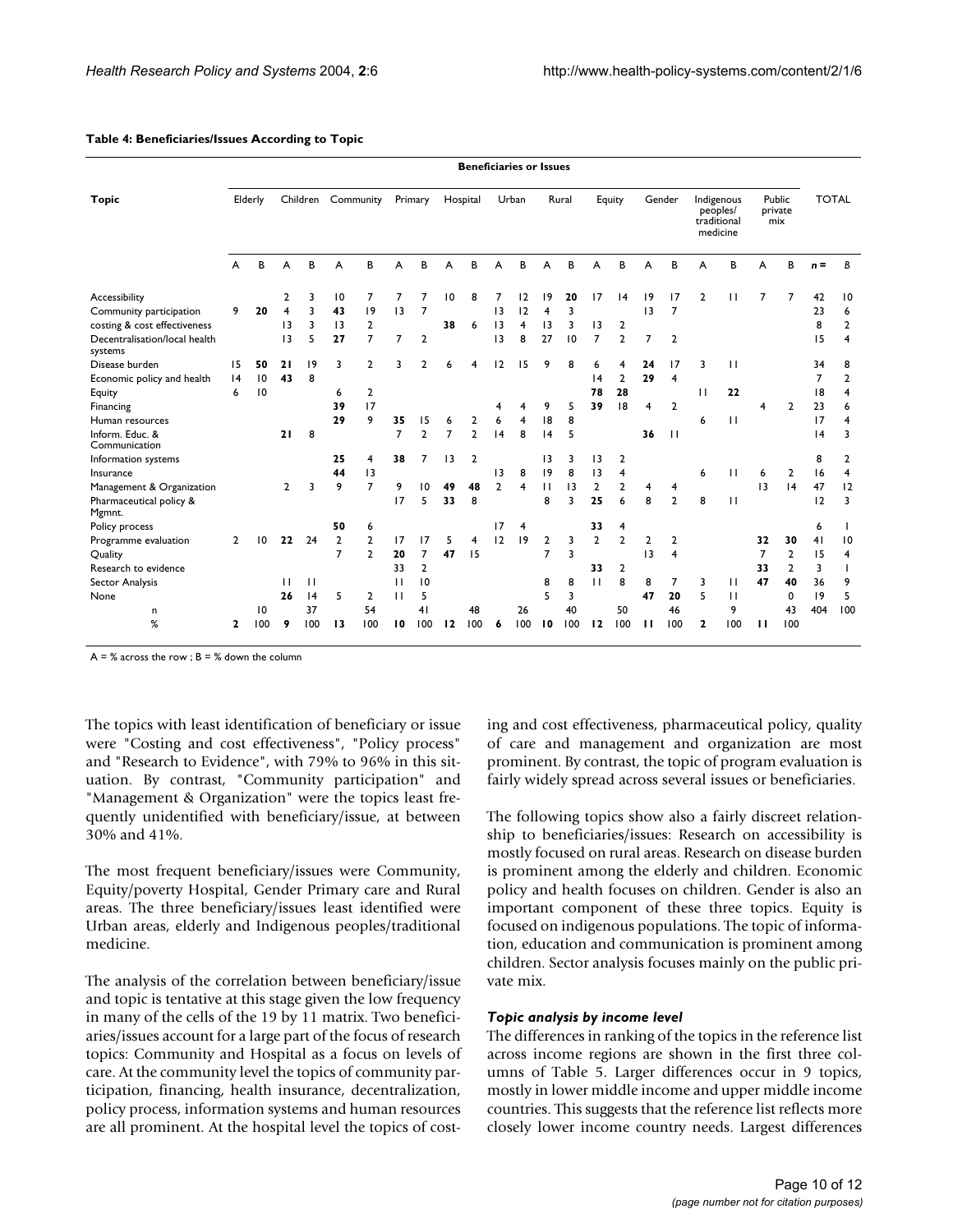| <b>RANK</b> | <b>TOPIC</b>                             |           | <b>INCOME REGION</b> |                 | <b>PROJECT INITIATION</b> |           |                         |  |  |
|-------------|------------------------------------------|-----------|----------------------|-----------------|---------------------------|-----------|-------------------------|--|--|
|             |                                          | Low       | Lower<br>Middle      | Upper<br>Middle | Donors                    | Govnt.    | Research<br>Institution |  |  |
|             | Sector Analysis                          |           |                      |                 |                           |           |                         |  |  |
|             | Disease burden                           |           |                      |                 |                           |           |                         |  |  |
| 3           | Management & organization                |           | $\ddot{}$            |                 |                           |           |                         |  |  |
| 4           | Accessibility                            | $\ddot{}$ |                      |                 | +                         |           |                         |  |  |
|             | Programme evaluation                     |           |                      |                 |                           |           |                         |  |  |
|             | Research to evidence                     |           |                      |                 |                           |           | ٠                       |  |  |
| 5           | Financing                                |           | $++$                 |                 |                           | $^{++}$   |                         |  |  |
|             | Human resources                          |           | $\pm$                |                 |                           |           |                         |  |  |
| 6           | Community participation                  |           |                      |                 | +                         |           | $++$                    |  |  |
|             | Costing & cost effectiveness             |           | +                    |                 | $\ddot{}$                 | $^{+++}$  |                         |  |  |
|             | Decentralisation/local health systems    |           |                      | $^{+++}$        |                           | $\ddot{}$ |                         |  |  |
|             | Information, Education and Communication |           |                      |                 | +                         |           |                         |  |  |
|             | Insurance                                |           | $^{+++}$             |                 |                           |           | $\ddot{}$               |  |  |
|             | Pharmaceutical policy & management       |           |                      |                 |                           |           |                         |  |  |
|             | Quality                                  |           |                      |                 |                           |           |                         |  |  |
| 7           | Equity                                   |           |                      | $^{+++}$        | $\ddot{}$                 |           | $^{+++}$                |  |  |
|             | Policy process                           |           |                      | $^{+++}$        |                           |           |                         |  |  |
| 8           | Economic policy and health               |           | $+$                  |                 | $\ddot{}$                 |           | $\ddot{}$               |  |  |
|             | Information systems                      |           |                      |                 | $\ddot{}$                 | +         |                         |  |  |

#### <span id="page-10-0"></span>**Table 5: Ranking of Topics in the Reference List and Differences by Income Region and by Project Initiation**

Cells with a rank difference of  $1, 0$  or -1 are blank. Changes of 4 or more = +++;  $3 = ++$ ;  $2 = +$ ;  $-2 = -$ ;  $-3 = -$ ;  $-4$  or more = ---

were observed in health insurance, decentralization/local health systems and, equity and policy process, topics that are more highly ranked in upper middle income countries.

#### *Comparing the research portfolio and the agendas*

The overall ranking of topics in the reference list was compared against the ranking of topics in projects initiated by each actor. The relationship between actor preferences and the reference list was assessed through an analysis of their rank congruence.

As described in a previous paper in more detail [1], the research institution is the initiator in 34% of projects, while 31% are initiated by a donor agency, international research partner or by a private contractor. Governments initiate in 24% of cases. 12% of projects are reported as a mix of the above and are not considered for this analysis.

The agendas across actors differ substantially, and none can be said to be close to the other. As a result, the reference list shows marked difference with respect to each actor's agenda. Government initiation shows preference for financing and cost-effectiveness as compared to the overall ranking. Government initiation tends to give lower regard to disease burden studies and for research on accessibility. International donor initiation matches best the reference list but gives somewhat less preference to sector-wide analyses. Research institution initiation is more marked for equity and community participation and less so for management and organization, accessibility and program evaluation. International donor initiation preferences are associated to the top ranking topics in the overall listing, suggesting a predominance of their agenda on the reference list.

## **Conclusions**

The analysis of the research portfolio and priorities at the international level shows a widely diversified set of topics, ranging from sector wide issues to more focused program evaluation. The emphasis on sector wide issues reflects the challenges to health systems today and suggests that countries consider as important the macro-level analysis as the micro. Micro approaches with a focused attention to beneficiaries or specific issues are well identified, particularly under the topic of program evaluation.

However, the evidence also suggests a gap between the research that is actually being undertaken and the challenges for strengthening and scaling up of disease control programs. Such a gap is evident in the low emphasis given to research on human resources, policy process, equity, economic policy and health and information systems.

By contrast, the analysis suggests a high degree of attention at the community level, although much attention is